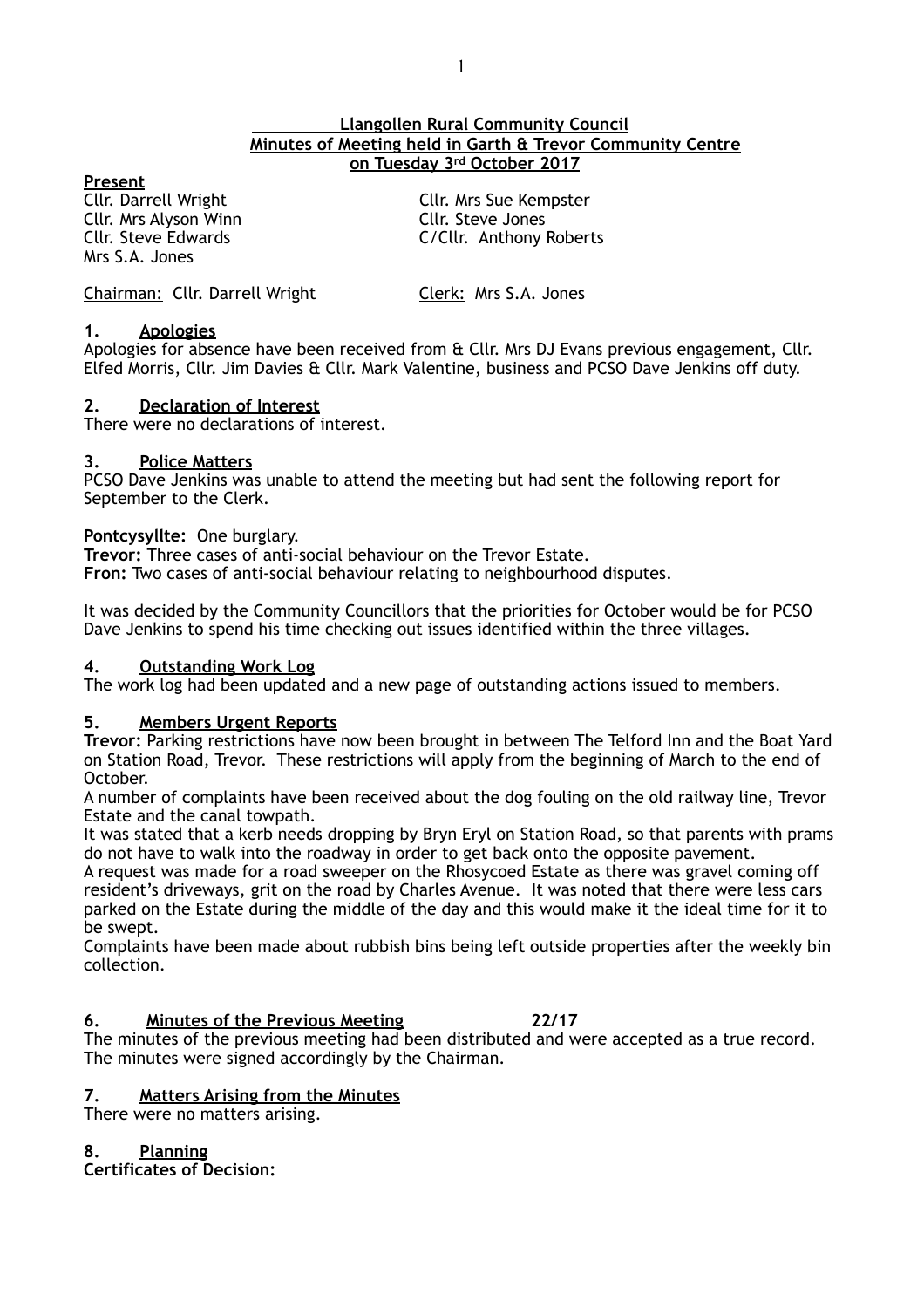Conversion of extension to existing garage to form self-contained annexe accommodation **Ballacraine, Gate Road, Froncysyllte P/2017/0287 GRANTED** 

Extensions and Alterations **Ty Coch, Gate Road, Froncysyllte P/2017/0552 GRANTED** 

Erection of detached double garage and car port **Bwythyn, Penygaer Road, Garth P/2017/0645 GRANTED** 

Erection of timber summerhouse / Shed (partly in retrospect) **Llwynfan, Garth Road, Garth P/2017/0681 GRANTED** 

# **9. Correspondence**

**Email:** 

C/Cllr. Roberts regarding issues on Methodist Hill, Fron. Cllr. Mark Valentine regarding the notification of a meeting of the Garth & Trevor Community Centre Committee. Lowri Edwards, Cadwyn Clwyd – Local Champions wanted.

# **Welsh Assembly:**

Hugh Pritchard – What's stopping you being an Assembly Member Clustering – Funding to support the setting up of joint arrangements with other Councils.

# **Wrexham County Borough Council:**

Jane Johnson regarding the Wrexham County Borough Council, Code of conduct training. Marie Russell, regarding an issue that had been raised at the Wrexham Town & Community Council Forum meeting.

Marie Russell, Minutes of the Wrexham Town & Community Council Forum meeting held in June and agenda for the next meeting 21/9/17.

# **General:**

David Cartrwright Solicitor, with the deeds of the Garth Road play-area.

# **One Voice Wales:**

Guidance on the appointment of an Internal Auditor for Community and Town Councils. Review of the Community & Town Council Sector. Health & Safety checklist for Community & Twon Councils. Training courses for 2017.

**Receipts: 23/17** Peter Green Groundcare Mr PJ Ankers Garth School Fron School Capel Y Groes Seion Chapel

**10. Footpaths & Roadways** 

Nothing to report.

# **11. Projects 2016/2017**

Nothing to report.

# **12. Community Agent**

The Community Council intend to implement the post of community agent in the coming months. This position would be primarily to assist the over 50's age group in a variety of ways.

# **13. Meetings / Training**